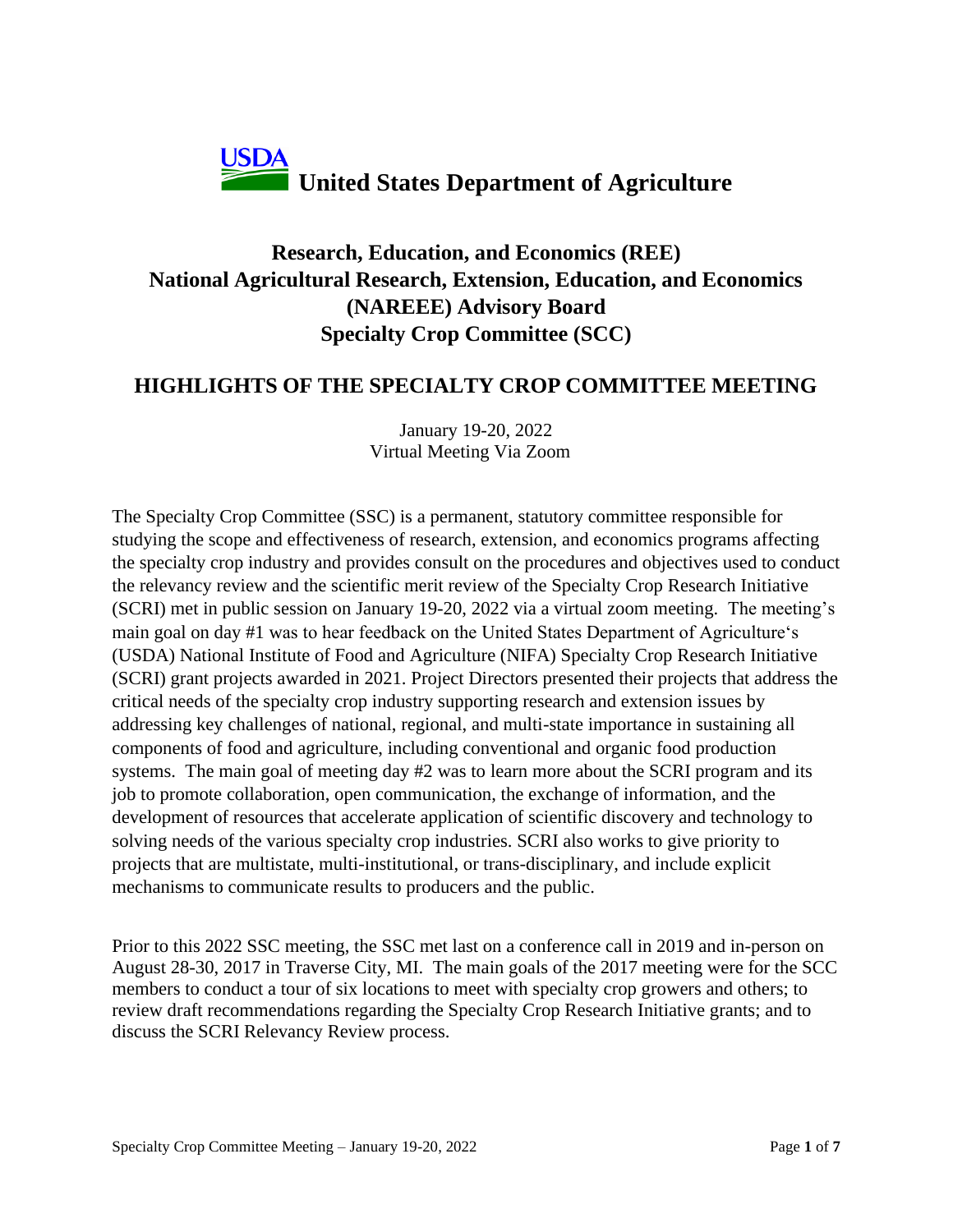### **SUMMARY OF PRESENTATIONS**

On day #1 of the SSC meeting a total of 15 presentations given by SCRI grant project leaders. The first three presentations were 20 minutes in length, plus 10 minutes were given for questions and answers, the next eight presentations were five minutes in length for the presentations and five minutes in length for questions and answers, and the last four presentations were 10 minutes in length and 10 minutes in length for questions and answers.

Steven Knapp from University of California, Davis presentation entitled Next-Generation Disease Resistance Breeding & Management Solutions for Strawberry (September 1, 2017 – August 31, 2022). The project has five main objectives: #1: Understanding Economic Factors Affecting Stakeholders; #2: Strengthening Genome-Informed Breeding Platforms; #3: Developing & Deploying Disease Resistant Cultivars; #4: Predicting, Monitoring & Preventing Losses Caused by Plant Pathogens; and #5: Understanding Socioeconomic Factors Affecting Stakeholders. Dr. Knapp believes that the work with stakeholders needs improvement and has found that there are deep philosophical differences between scientist and stakeholders and that this tension could be felt in his project. On a positive note, what scientists can do with the strawberry over this past five years has really been transformative.

Joji Muramoto (with assistance from Erin Rosskopf – focus on FL) from the University of California, Santa Cruz presented on "Integrating Anaerobic Soil Disinfestation, Crop Rotation and Variety for Disease Management in Strawberry Production". The project involves five States across the country these five States combined cover combined cover 99% of the strawberry sales and production in the United States. Anaerobic Soil Disinfestation (ASD) was developed as alternative to methyl bromide in the Netherlands and in Japan independently in 2000. Dr. Muramoto presented the three steps of his project as follows: (1) Incorporate organic material; (2) Cover with oxygen impermeable tarp; and (3) Irrigate to saturation  $-$  Not Flooding – and maintain the fermentation process for three weeks. The projects overall aims are to (1) Improve the basic understanding of modes of action of ASD and environmental interactions; (2) Use this knowledge to design and test integrated management systems; (3) Work directly with strawberry growers who are testing and adopting the biological strategies.

Frank Louws, from North Carolina State University presentation was entitled "Growing New Roots:" Grafting to Enhance Resiliency In U.S. Vegetable Industries". This grafting project also emerges from the methyl bromide loss and challenge. One of our key goals was made to make sure that we included a lot of our industry partners, and we had many up to 75 that they directly cooperated with. And they also worked with several international partners, most of them are robotic companies. They also brought on their team plant nursery experts, especially early in days of the project and they also worked very closely with their key stakeholders and growers. The project was partitioned off into five core areas. (1) Maximize Impacts of Grafting Technology; (2) Advance Root Genetics; (3) Increase Capacity & Efficiency; (4) Economic & Environmental Metrics; and (5) Adoption, Education & Evaluation. The presentation ended with looking toward the future as the grafting industry matures in the U.S. there will be an expansion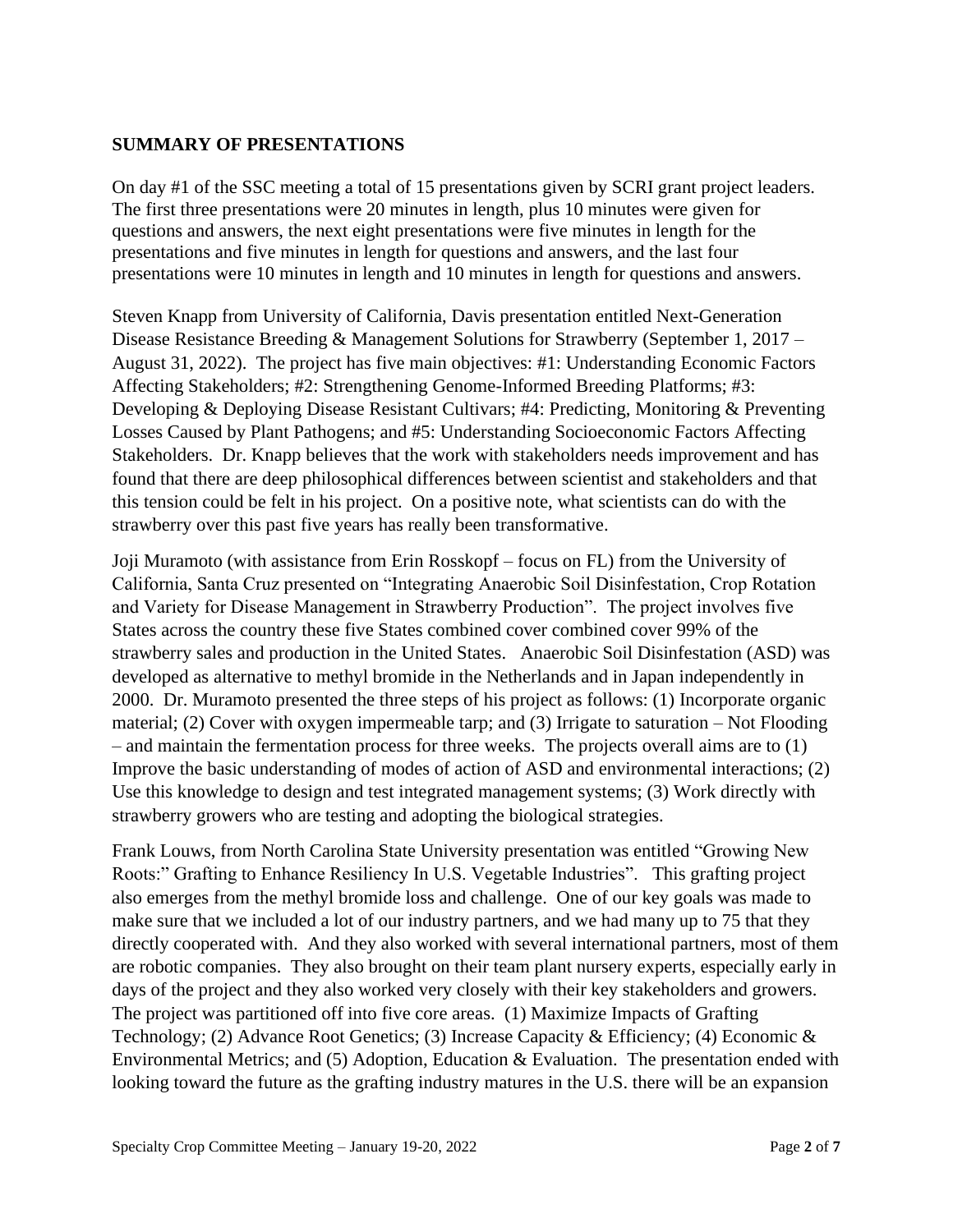where rootstocks will be selected for cool seasons and hot seasons and different types of conditions that might be encountered an offer resilience to growers.

Andreas Westphal from the University of California, Riverside presented a project entitled "Putting Phenotypic and Genotypic Tolls to Work for Improving Walnut Rootstocks". The objectives of the project are as follows: (1) Propagation: Two breeding populations with resistance to Crown Gall (CG), Phytophthora (PHYT), Nematodes (NEM); (2) Phenotyping for biotic and abiotic stresses and determine their interactions; (3) Develop remote sensing techniques; (4) Genetics of breeding populations discovery of resistance loci, gene expression, pyramiding; (5) Economic analysis of rootstock use and examine stakeholder attitudes; and (6) On-farm rootstock trials in different agro-ecological environments rootstock release.

Jason A. Fischbach from the University of Wisconsin – Madison Extension presented a projected entitled "Overcoming Obstacles to Hazelnut Production in the Upper Midwest". The project is primarily a collaboration between the University of Minnesota and the University of Wisconsin along with many partners across the upper Midwest. Dr. Fischbach started his presentation with one question "Why Hazelnuts in the Upper Midwest?" And there are three answers; (1) the growers need their help; (2) woody perennials, especially the upper Midwest really have a role to play in solving many agricultural problems or research problems; and (3) there's a big economic opportunity that's continuing to develop us per capita consumption of haze and let's is very low compared to other hazelnut producing regions. The project has four main objectives: (1) Develop improved germplasm based on endemic American hazelnut (Corylus americana); (2) Develop nursery stock supply chains for a highly recalcitrant species; (3) Develop production protocols for a novel hedgerow-based production system; and (4) Support supply chain and market development efforts.

Massimo Iorizzo from North Carolina State University project is entitled "VacciniumCAP: Leveraging Genetic and Genomic Resources to Enable Development of Blueberry and Cranberry Cultivars with Improved Fruit Quality Attributes". The mission and objectives of the project are based on industry inputs that were collected between 2016 and 2018 through our planning grant funded by the USDA. The main challenge has been on the production side of blueberry and cranberry because they are inconsistent in quality which leads to a negative perception of the product with leads to less revenue and less competitive industry. The project's goal is to (1) Develop and implement phenotyping and DNA tools to accelerate development of new cultivars with improved fruit quality and (2) Increase production of fruits that meet consumer preferences and production/processing needs. There are five main objectives of the project: (1) Establish – DNA tools; (2) Discover – Link DNA to fruit quality; (3) Deliver – DNA markers; (4) Assess – link to fruit quality and fruit characteristics; and (5) Engage – Transfer deliverables.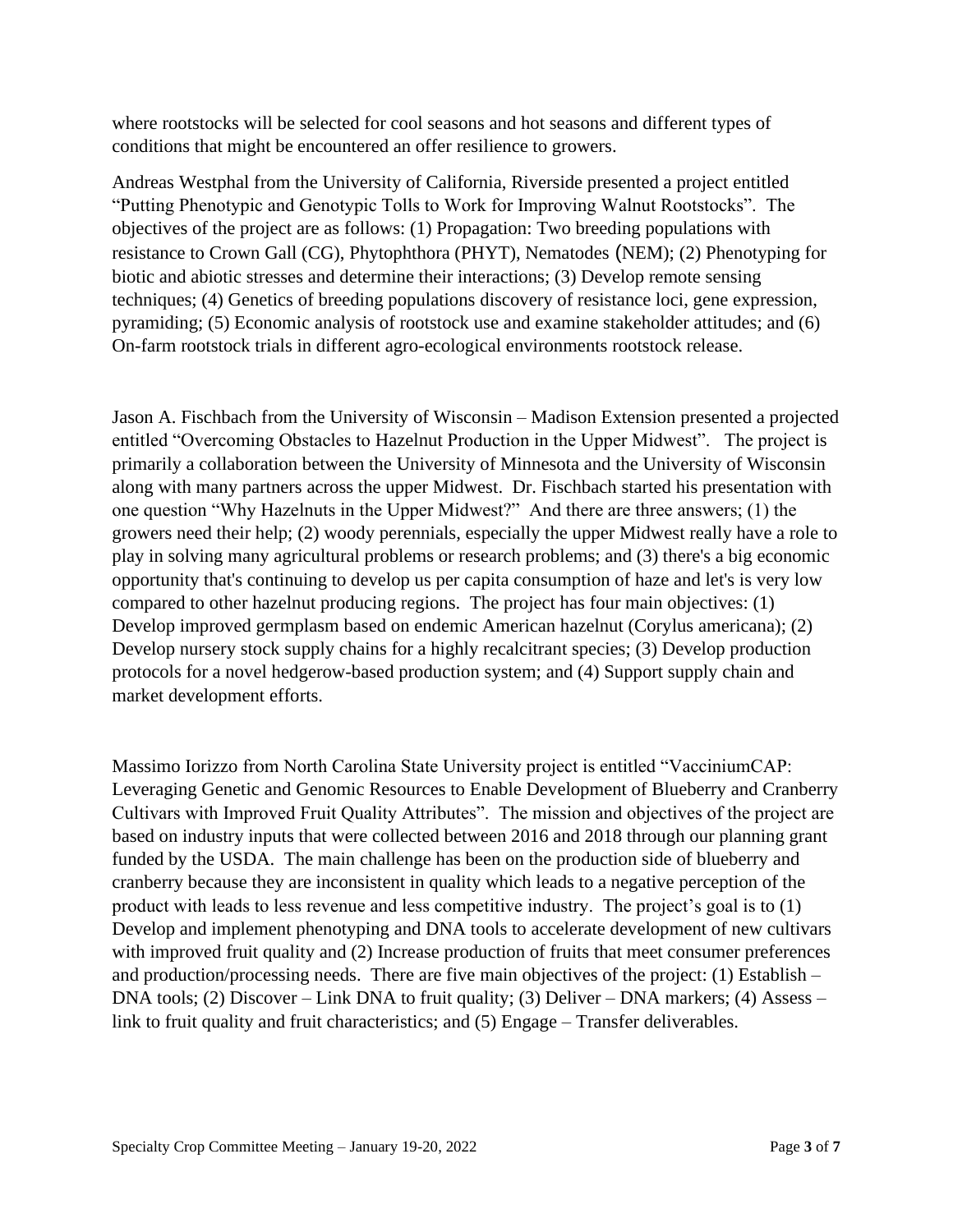Paula Agudelo from Clemson University's project is entitled "Focused Investigations on the Distribution and Management of Meloidogyne Enterolobii". This nematode is important to specialty crops because it is very aggressive. It causes severe galling in roots and below ground and it also reduces yield and reduces quality of product. In above ground symptoms, it can cause anything from stunting to death. What complicates the matter is that all the known resistance for other Meloidogyne species is not effective against this strain of enterolobii. So, all the advances that that have been made with other vegetables is not effective with Meloidogyne enterolobii. The goal of this project is to reduce the vulnerability of growers to Meloidogyne Enterolobii while it still has limited distribution and maybe think of ways, where they can contain the nematode but also develop management practices, so that they can manage it once it spreads. There are five objectives, (1) Nematode Distribution; (2) Plant Resistance; (3) Management; (4) Economics; and (5) Education.

Michelle Danyluk from the University of Florida presentation was entitled "CONTACT: Scientific Challenges and Cost-Effective Management of Risks Associated with Implementation of Produce Safety Regulations". The project's overall objective is to assess the health, economic and important risk impacts of food systems in consultation with the produce industry Regulators and a national network of extension specialists and world leaders and produce safety. The goal of the project is to identify important factors that drive food safety risks and produce safety and then to help the specialty crop industry to develop validated scientific support. The project also hopes to provide scientific and technological knowledge to develop metrics important to enhancing produce safety across the U.S. and to identify improved approaches and techniques that allow the attainment of metrics to be verified and cost effective. They we have seven objectives within our system that divide up between those and the Agricultural Systems and Stakeholder Engagement and Risk Management Tools.

Patricia Manosalva from the University of California, Riverside (UCR) presentation was entitled" Reducing Avocado Losses to Major Challenges by Improving Resistance Selection and Disease Management Using Next Generation Technologies". The purpose of the project is to increase the production and save the industry of avocadoes. The major challenges of the project are (1) Phytophthora Root Rot (PRR); (2) Laurel Wilt); and (3) Salinity. This project targets several short- and long-term goals. The short-term goals are (1) In-field pathogen diagnostic tools; (2) Registration of a new PRR fungicides (3) Release of five advanced UCR salinity and PRR resistant rootstocks. The long-term goals are (1) Selection of PRR resistant rootstocks; (2) Selection of resistant/tolerant LW rootstock: scion combinations; (3) Development of a remote sensor system for disease management; (4) Implementation of avocado genomics-assisting breeding platform. The project's objectives are (1) Assess P. cinnamon (Pc) and R. lauricola (RI) variability; (2) Select Phytophthora root rot and Laurel Wilt resistant material; (3) Multistate, semi-commercial, and release of five UCR advanced rootstocks (Spring 2022); and (4) Develop and deploy new tools to improve disease management; (5) Generate avocado genomics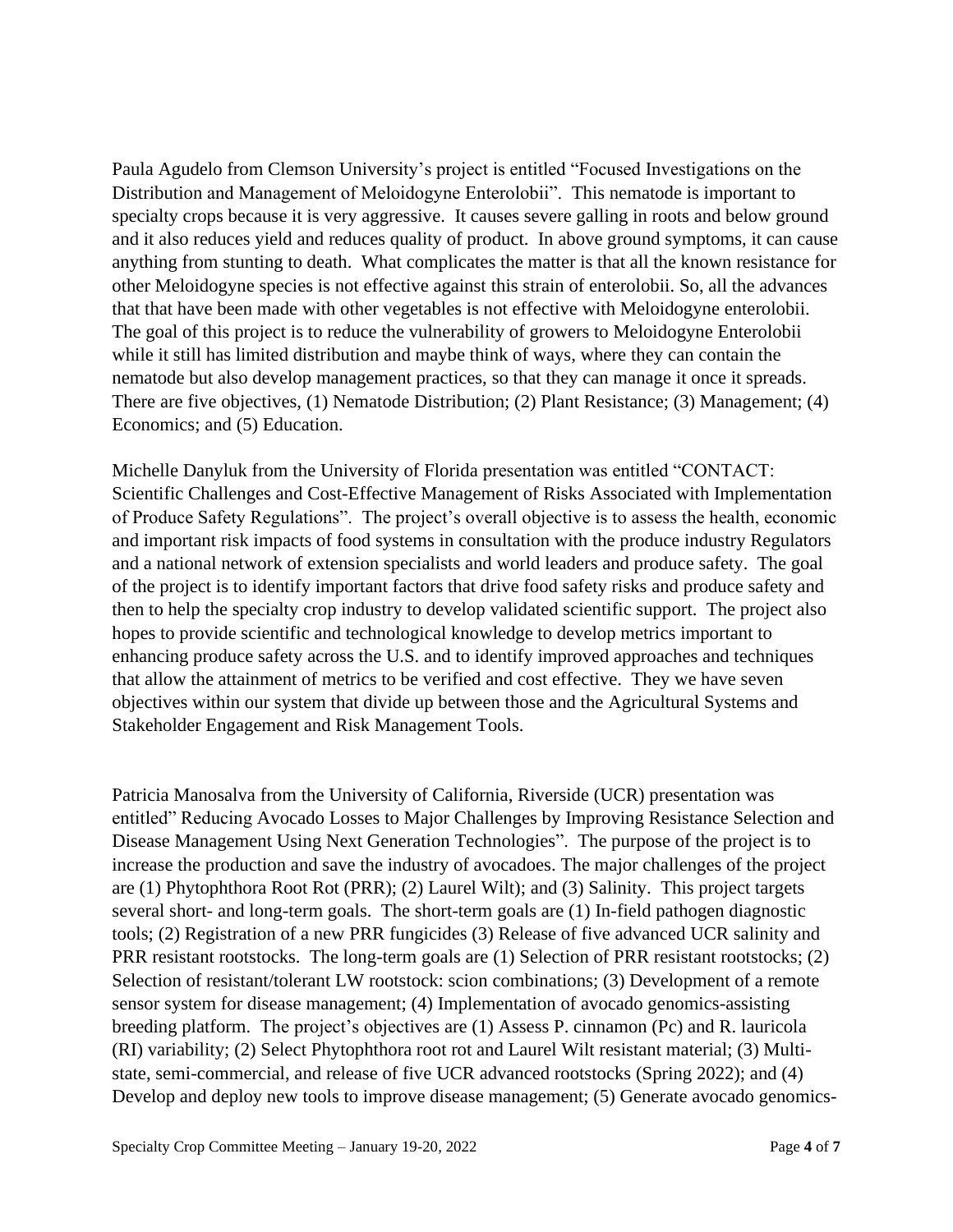assisted breeding platform for future implementation of Manosalva and Bombarely (MAS); and (6) Facilitate the grower adoption of project outcomes by estimating their economic value and integrating research with extension, outreach, and education (all team members).

Markus Keller from Washington State University presented on "High-Resolution Vineyard Nutrient Management". The project's objective is to solve vineyard nutrient variability. Vineyards vary over space and time and the one-size-fits-all approach to fertilizer application is (1) economically inefficient (oversupply vs. undersupply) and (2) Detrimental to the environment (nutrient loses), you can see that in these two pictures. The project originated with the National Grape Research Alliance. The project has four focus groups to present a multidisciplinary approach: (1) Sensors and Engineering; (2) Precision Management; (3) Plant Nutrition and Product Quality; and (4) Social Science and Extension.

Marc van Iersel from the University of Georgia presented "LAMP: Lighting Approaches to Maximize Profits". The project is focused on the profits made to light-controlled environments in agriculture and the reason that matters is that providing lighting for agriculture is expensive both in the initial expense to buy these lighting systems, as well as the operating expense to pay for the electricity. The project has six different disciplines represented, (1) Horticulture/Plant Science; (2) Mechanical Engineering; (3) Electrical Engineering; (4) Agricultural Economics; (5) Management Information Systems and (6) Impact Assessment.

Carl Rosen from the University of Minnesota presented his project entitled" Enhancing Soil Health in U.S. Potato Cropping Systems: SCRI Project Update". The project's objectives are to improve soil health in potato cropping systems. Some key principles are (1) Keep soil covered; (2) Minimize social disturbance; (3) Increase crop diversity; (4) Keep living roots in the soil; and (5) Integrate livestock. The four project objectives are (1) Evaluation of management practices the optimize soil health (small plots); (2) Determine spatial variation of on-farm soil healthbased indicators associated with potato crop health, yield, and quality (grid-sampled fields); (3) Identify the incentives, impediments, and determinants of adopting practices and technologies that encourage practices to improve soil health in potato production (economics of soil health); and (4) Facilitate adoption of soil health best management practice systems by the potato industry (extension and outreach).

Carolee Bull from Penn State presented her project entitled "Integrated Management of Emerging Seedborne Bacterial Diseases of Cucurbits and Chenopods". Seed can be infested and there are two different crops: the seed crop and seed industry are impacted and then the food crop where crop growers are impacted. The projects objectives are as follows: (1) Develop specific methods for pathogen detection and quantification; (2) Development of novel Integrated Pest Management (IPM) practices for crop and seed production; (3) Develop seed testing protocols and treatments; (4) Identifying novel resourced of disease resistance; and (5) Cost benefit analysis; and (6) International seed health extension. Training, and mentorship.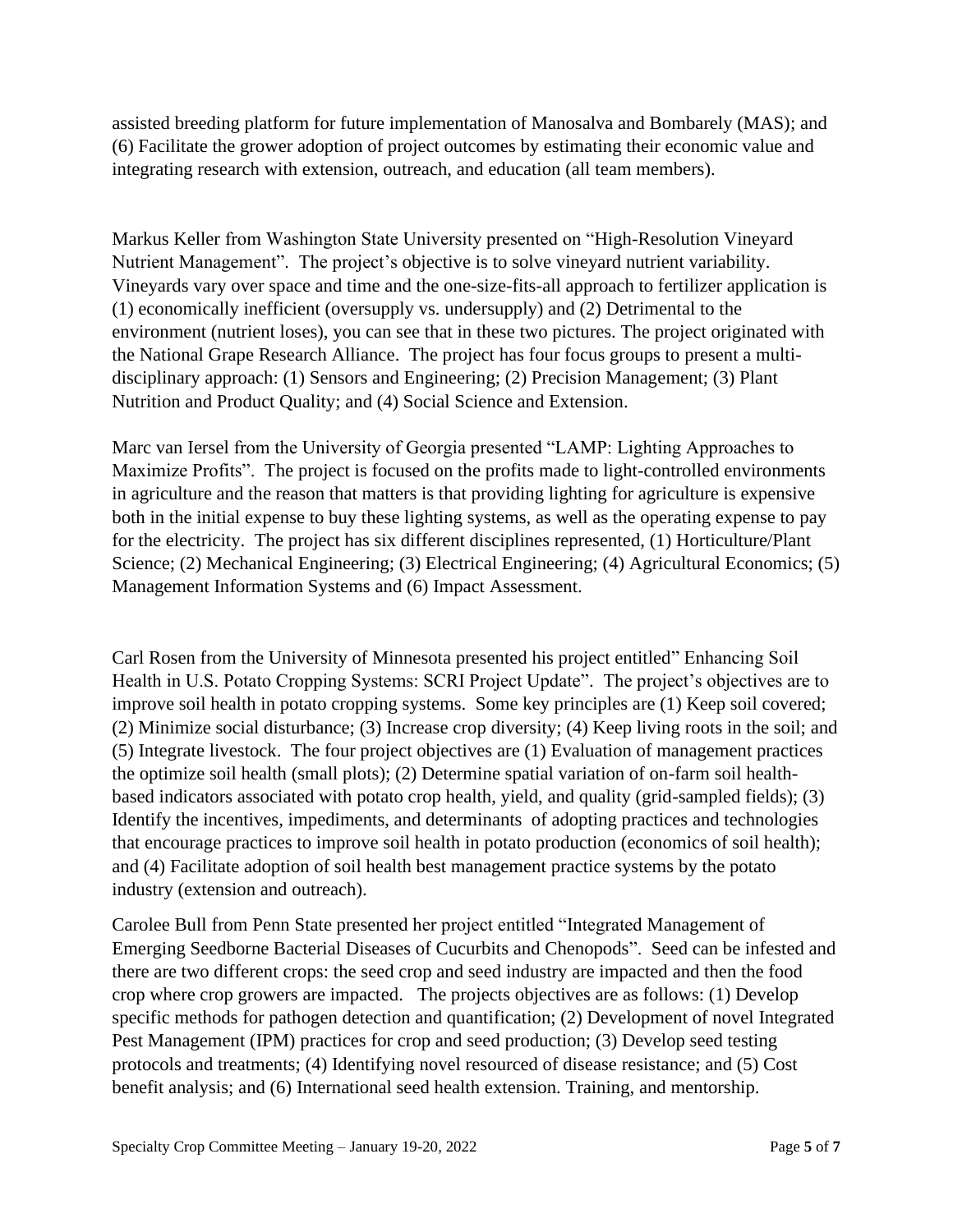Julie Urban from Penn State presented her project is entitled "Biology, Management, and Reducing the Impact of the Spotted Lanternfly (SLF) on Specialty Crops in the Eastern USA". The spotted lantern fly is an invasive insect from Asia, primarily from China. The SLF was first detected in eastern Pennsylvania in the fall of2014, but it was an invasive passed in South Korea, starting in 2004. And in South Korea it did significant damage to tree fruit, stone fruit, and forest trees. The U.S. were on the lookout for SLF it wasn't until 2017 the populations blew up and that's when researchers realized it's going to be a significant problem so that's when this project started organizing. The objectives of the program are: (1) Quantify SLF impact on at-risk specialty crops and immediately develop management tactics to reduce the damage in areas where SLF are established; (2) Perform essential fundamental research on SLF basic biology, ecology, behavior and biological control tactics contributing to long-term sustainable solutions; and (3) Deliver immediate SLF management solutions to specialty crop stakeholders and the general public via the Extension networks of the partnering land grant universities, USDA agencies, and Northeastern IPM Center (NEIPMC).

Rebecca Grumet from Michigan State University presented "CucCAP2: Harnessing Genomic Resources for Disease Resistance and Management in Cucurbit Crops – Bringing the Tools to the Field". This project involves crops produced in the United States there's including watermelon the different melons, cucumber and a surrogate squashes and pumpkins. Even though we're dealing with a variety of different crops that are grown all over the country under a range of environmental and climatic conditions consultation with industry (i.e., growers, shippers, and processors), regardless of the crop and location identified resistance to diseases as the highest priority for crop improvement. The project's objectives are to (1) Develop advanced bioinformatic, pan-genome and genetic mapping tools for cucurbits; (2) Utilize genomic approaches to identify, map, and develop markers for resistances to priority diseases identified by cucurbit industries; (3) Introduce and pyramid/stack resistances into advanced breeding lines; and (4) Provide state-of-the-art disease control recommendations, perform multi-location, multiisolate trials of resistances to improve integrated disease management, assess economic impacts.

On day #2 of the SSC meeting Tom Bewick gave a presentation to the SCC on the history of the SCRI and the recent changes. The foundation of SCRI started back in 2001 with the Specialty Crop Competitiveness Act. In 2018 the Farm Bill's legislative focus areas expanded and authority to waive matching requirements was eliminated. And in 2018 funding was made available for two years. The current process of the SSC ensures that a relevancy review is completed at the pre-application process. Full applications are reviewed by a panel of scientific experts from academia, government and industry and the results of scientific merit reviews are combined with results of relevancy review to develop funding recommendations. Mr. Bewick spoke on the importance of specialty crop committee recommendations and if there is something that the SSC likes about what the SCRI is doing they can recommend continuing the process or suggest that the USDA change or add something.